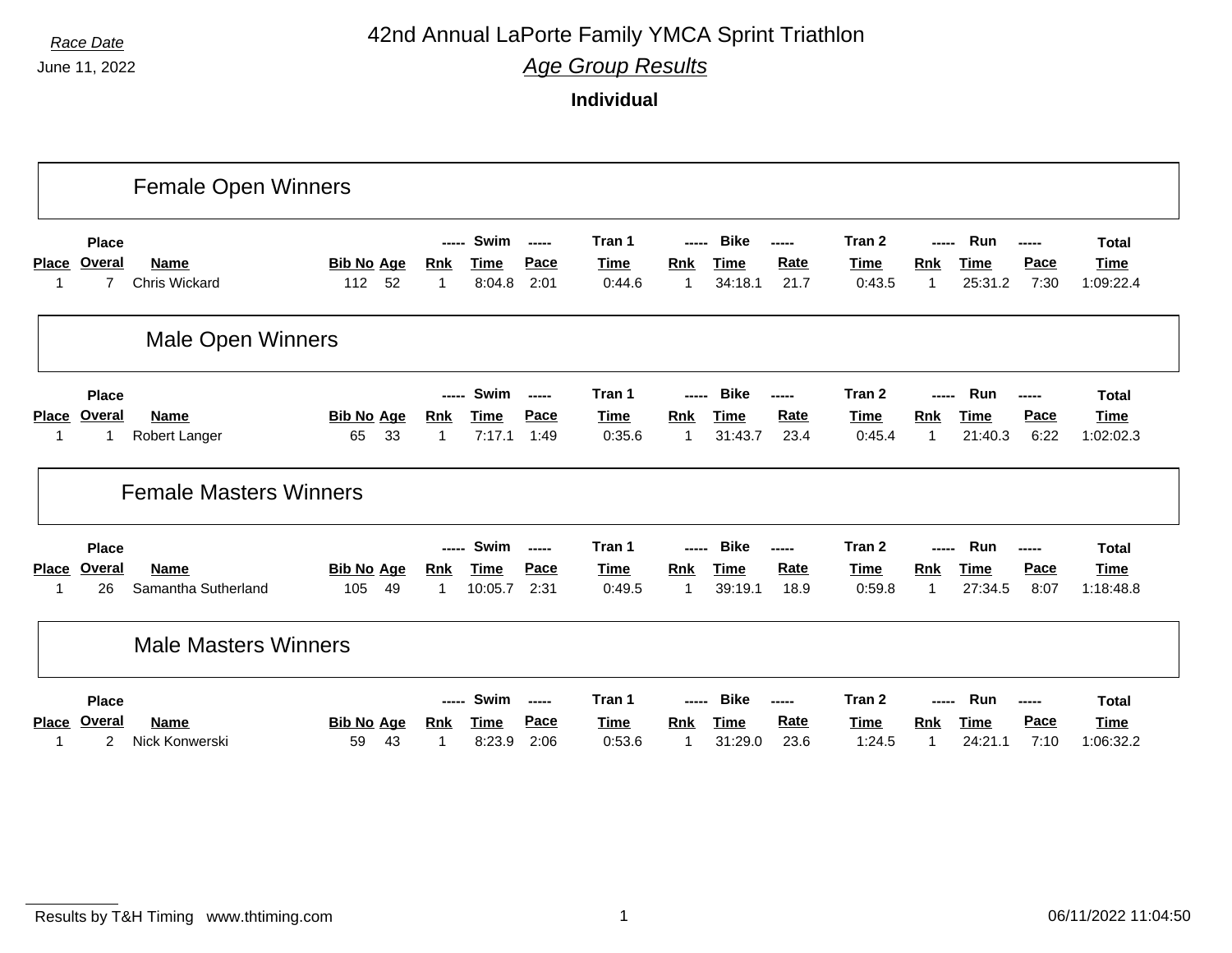### *Race Date* **42nd Annual LaPorte Family YMCA Sprint Triathlon**

*Age Group Results*

|                             |                                     | Female 12 to 14                             |                         |          |                               |                                |                             |                                 |                     |                                       |                        |                                 |                          |                               |                       |                                          |
|-----------------------------|-------------------------------------|---------------------------------------------|-------------------------|----------|-------------------------------|--------------------------------|-----------------------------|---------------------------------|---------------------|---------------------------------------|------------------------|---------------------------------|--------------------------|-------------------------------|-----------------------|------------------------------------------|
| <b>Place</b><br>$\mathbf 1$ | <b>Place</b><br><b>Overal</b><br>72 | <b>Name</b><br>Anna Beck                    | <b>Bib No Age</b><br>10 | 14       | -----<br><b>Rnk</b><br>1      | Swim<br><b>Time</b><br>10:45.6 | $- - - - -$<br>Pace<br>2:41 | Tran 1<br><b>Time</b><br>2:57.0 | -----<br>Rnk<br>1   | <b>Bike</b><br><b>Time</b><br>49:52.2 | ------<br>Rate<br>14.9 | Tran 2<br><b>Time</b><br>1:04.5 | -----<br><b>Rnk</b><br>1 | Run<br><b>Time</b><br>33:16.9 | -----<br>Pace<br>9:47 | <b>Total</b><br><b>Time</b><br>1:37:56.4 |
|                             |                                     | Male 12 to 14                               |                         |          |                               |                                |                             |                                 |                     |                                       |                        |                                 |                          |                               |                       |                                          |
|                             | <b>Place</b>                        |                                             |                         |          |                               | Swim                           | $\frac{1}{2}$               | Tran 1                          |                     | <b>Bike</b>                           | -----                  | Tran 2                          |                          | Run                           |                       | <b>Total</b>                             |
| <b>Place</b><br>$\mathbf 1$ | <b>Overal</b><br>92                 | Name<br><b>Oliver Spitler</b>               | <b>Bib No Age</b><br>98 | 13       | <b>Rnk</b><br>1               | <b>Time</b><br>12:25.9         | Pace<br>3:06                | <b>Time</b><br>3:29.5           | <b>Rnk</b><br>1     | <b>Time</b><br>59:15.0                | Rate<br>12.6           | <b>Time</b><br>2:27.4           | <b>Rnk</b><br>1          | <b>Time</b><br>30:53.4        | Pace<br>9:05          | <b>Time</b><br>1:48:31.4                 |
|                             |                                     | Male 15 to 19                               |                         |          |                               |                                |                             |                                 |                     |                                       |                        |                                 |                          |                               |                       |                                          |
|                             | <b>Place</b>                        |                                             |                         |          | -----                         | Swim                           | $- - - - -$                 | Tran 1                          |                     | <b>Bike</b>                           | -----                  | Tran 2                          |                          | Run                           | -----                 | <b>Total</b>                             |
| <b>Place</b>                | <b>Overal</b>                       | <b>Name</b>                                 | <b>Bib No Age</b>       |          | <b>Rnk</b>                    | <b>Time</b>                    | Pace                        | <b>Time</b>                     | Rnk                 | <b>Time</b>                           | Rate                   | <b>Time</b>                     | Rnk                      | <b>Time</b>                   | Pace                  | <b>Time</b>                              |
| 1                           | 8                                   | <b>Ethan Miller</b>                         | 77                      | 18       | $\mathbf{1}$                  | 7:39.1                         | 1:55                        | 1:12.5                          | $\mathbf 1$         | 38:54.0                               | 19.1                   | 0:30.8                          | 1                        | 21:19.7                       | 6:16                  | 1:09:36.3                                |
| $\overline{c}$<br>3         | 20<br>23                            | <b>Nick Powell</b><br>Kenny Youngs          | 85<br>118               | 19<br>17 | 3<br>4                        | 9:20.9<br>9:40.6               | 2:20<br>2:25                | 2:42.7<br>2:01.1                | 3<br>4              | 42:17.0<br>42:26.1                    | 17.6<br>17.5           | 0:47.3<br>0:34.7                | 2<br>4                   | 21:53.3<br>23:39.0            | 6:26<br>6:57          | 1:17:01.4<br>1:18:21.7                   |
| 4                           | 30                                  | <b>Hunter Quadlin</b>                       | 87                      | 16       | 2                             | 7:45.9                         | 1:56                        | 1:31.4                          | 5                   | 47:27.8                               | 15.7                   | 0:32.9                          | 3                        | 23:07.6                       | 6:48                  | 1:20:25.8                                |
| 5                           | 35                                  | Liam Lilly                                  | 68                      | 16       | 5                             | 11:04.9                        | 2:46                        | 2:34.4                          | $\overline{a}$      | 42:02.6                               | 17.7                   | 0:44.4                          | 5                        | 25:02.5                       | 7:22                  | 1:21:29.1                                |
|                             |                                     | Female 20 to 24                             |                         |          |                               |                                |                             |                                 |                     |                                       |                        |                                 |                          |                               |                       |                                          |
|                             |                                     |                                             |                         |          | -----                         | Swim                           | $\sim$                      | Tran 1                          | -----               | <b>Bike</b>                           | -----                  | Tran 2                          | -----                    | Run                           | ------                | <b>Total</b>                             |
|                             | <b>Place</b>                        |                                             |                         |          |                               |                                |                             |                                 |                     | <b>Time</b>                           | Rate                   | <b>Time</b>                     |                          |                               |                       |                                          |
| <b>Place</b>                | <b>Overal</b>                       | <b>Name</b>                                 | <b>Bib No Age</b>       |          | Rnk                           | <b>Time</b>                    | Pace                        | <b>Time</b>                     | Rnk                 |                                       |                        |                                 | <b>Rnk</b>               | <b>Time</b>                   | Pace                  | <b>Time</b>                              |
| 1<br>$\overline{2}$         | 54<br>55                            | <b>Paiton Downs</b><br><b>Abby Phillips</b> | 35<br>83                | 22<br>22 | $\mathbf 1$<br>$\overline{c}$ | 8:06.7<br>9:09.9               | 2:02<br>2:17                | 2:13.0<br>2:39.9                | $\overline{1}$<br>2 | 45:14.3<br>46:15.8                    | 16.4<br>16.1           | 0:48.9<br>1:22.9                | 4<br>$\overline{c}$      | 33:39.3<br>30:36.6            | 9:54<br>9:00          | 1:30:02.4<br>1:30:05.2                   |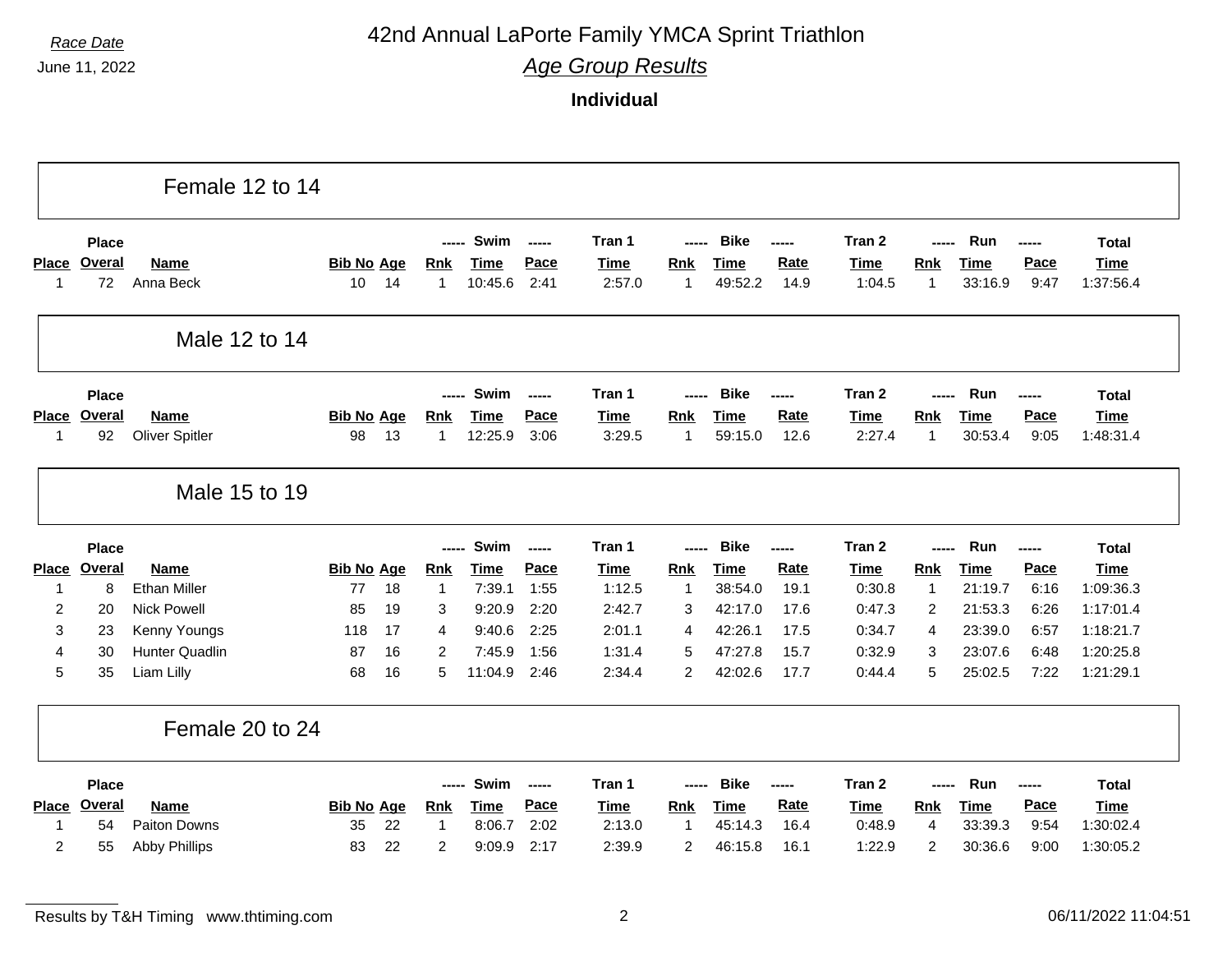### *Race Date* **42nd Annual LaPorte Family YMCA Sprint Triathlon**

*Age Group Results*

**Individual**

|              |              | Female 20 to 24              |                        |    |                 |                       |               |                       |                            |                 |              |                       |              |                        |              |                          |
|--------------|--------------|------------------------------|------------------------|----|-----------------|-----------------------|---------------|-----------------------|----------------------------|-----------------|--------------|-----------------------|--------------|------------------------|--------------|--------------------------|
|              | <b>Place</b> |                              |                        |    | -----           | Swim                  | -----         | Tran 1                | -----                      | <b>Bike</b>     | -----        | Tran 2                | -----        | Run                    | -----        | <b>Total</b>             |
| <b>Place</b> | Overal       | <b>Name</b>                  | <b>Bib No Age</b>      |    | <b>Rnk</b>      | Time                  | Pace          | <b>Time</b>           | <b>Rnk</b>                 | Time            | Rate         | <b>Time</b>           | Rnk          | <b>Time</b>            | Pace         | Time                     |
| 3            | 56           | Regina Mannino               | 74                     | 23 | 3               | 9:28.4                | 2:22          | 2:16.2                | 3                          | 48:10.3         | 15.4         | 0:54.2                | 1            | 29:23.4                | 8:39         | 1:30:12.8                |
| 4            | 70           | Sarah Beck                   | 12                     | 20 | 4               | 9:51.9                | 2:28          | 3:36.3                | $\overline{4}$             | 50:06.3         | 14.8         | 1:03.9                | 3            | 32:44.9                | 9:38         | 1:37:23.5                |
|              |              | Male 20 to 24                |                        |    |                 |                       |               |                       |                            |                 |              |                       |              |                        |              |                          |
|              | <b>Place</b> |                              |                        |    | -----           | Swim                  | ------        | Tran 1                | -----                      | <b>Bike</b>     | -----        | Tran 2                |              | Run                    | -----        | <b>Total</b>             |
| <b>Place</b> | Overal       | <b>Name</b>                  | <b>Bib No Age</b>      |    | <b>Rnk</b>      | Time                  | Pace          | Time                  | <b>Rnk</b>                 | Time            | <b>Rate</b>  | <b>Time</b>           | <b>Rnk</b>   | Time                   | Pace         | <b>Time</b>              |
| 1            | 5            | Alec Patterson               | 80                     | 21 | $\mathbf{1}$    | 7:49.3                | 1:57          | 0:45.6                | -1                         | 35:07.1         | 21.2         | 0:35.0                | 1            | 24:29.0                | 7:12         | 1:08:46.2                |
|              |              | Female 25 to 29              |                        |    |                 |                       |               |                       |                            |                 |              |                       |              |                        |              |                          |
|              | <b>Place</b> |                              |                        |    | -----           | Swim                  | $- - - - -$   | Tran 1                |                            | <b>Bike</b>     | -----        | Tran 2                |              | Run                    | -----        | <b>Total</b>             |
| <b>Place</b> | Overal       | <b>Name</b>                  | <b>Bib No Age</b>      |    | <b>Rnk</b>      | <b>Time</b>           | Pace          | <b>Time</b>           | <b>Rnk</b>                 | <b>Time</b>     | <b>Rate</b>  | <b>Time</b>           | <b>Rnk</b>   | <b>Time</b>            | <b>Pace</b>  | <b>Time</b>              |
| 1            | 41           | <b>Timi Stiscak</b>          | 103                    | 25 | $\overline{c}$  | 9:16.6                | 2:19          | 2:41.5                | -1                         | 41:08.7         | 18.1         | 1:00.4                | $\mathbf{1}$ | 30:43.2                | 9:02         | 1:24:50.6                |
| 2            | 82           | Sarah Stidham                | 101                    | 28 | 3               | 9:51.9                | 2:28          | 2:03.8                | $\overline{2}$             | 44:17.9         | 16.8         | 1:34.5                | 3            | 44:01.0                | 12:57        | 1:41:49.3                |
| 3            | 94           | Mykenzie Kostka              | 60                     | 25 | 1               | 8:21.4                | 2:05          | 3:02.4                | 3                          | 57:33.7         | 12.9         | 1:06.2                | 2            | 39:00.5                | 11:28        | 1:49:04.3                |
|              |              | Male 25 to 29                |                        |    |                 |                       |               |                       |                            |                 |              |                       |              |                        |              |                          |
|              | <b>Place</b> |                              |                        |    | -----           | Swim                  | $\frac{1}{2}$ | Tran 1                | -----                      | <b>Bike</b>     | -----        | Tran 2                | -----        | Run                    | -----        | <b>Total</b>             |
|              |              |                              |                        |    |                 |                       |               |                       |                            |                 |              |                       |              |                        |              |                          |
| <b>Place</b> | Overal<br>43 | <b>Name</b><br>Austin Alcorn | <b>Bib No Age</b><br>5 | 28 | <u>Rnk</u><br>1 | <b>Time</b><br>8:35.9 | Pace<br>2:09  | <b>Time</b><br>1:57.3 | <b>Rnk</b><br>$\mathbf{1}$ | Time<br>43:35.8 | Rate<br>17.1 | <b>Time</b><br>2:01.1 | Rnk<br>1     | <b>Time</b><br>29:18.5 | Pace<br>8:37 | <b>Time</b><br>1:25:28.8 |

Results by T&H Timing www.thtiming.com 3 3 and 3 06/11/2022 11:04:51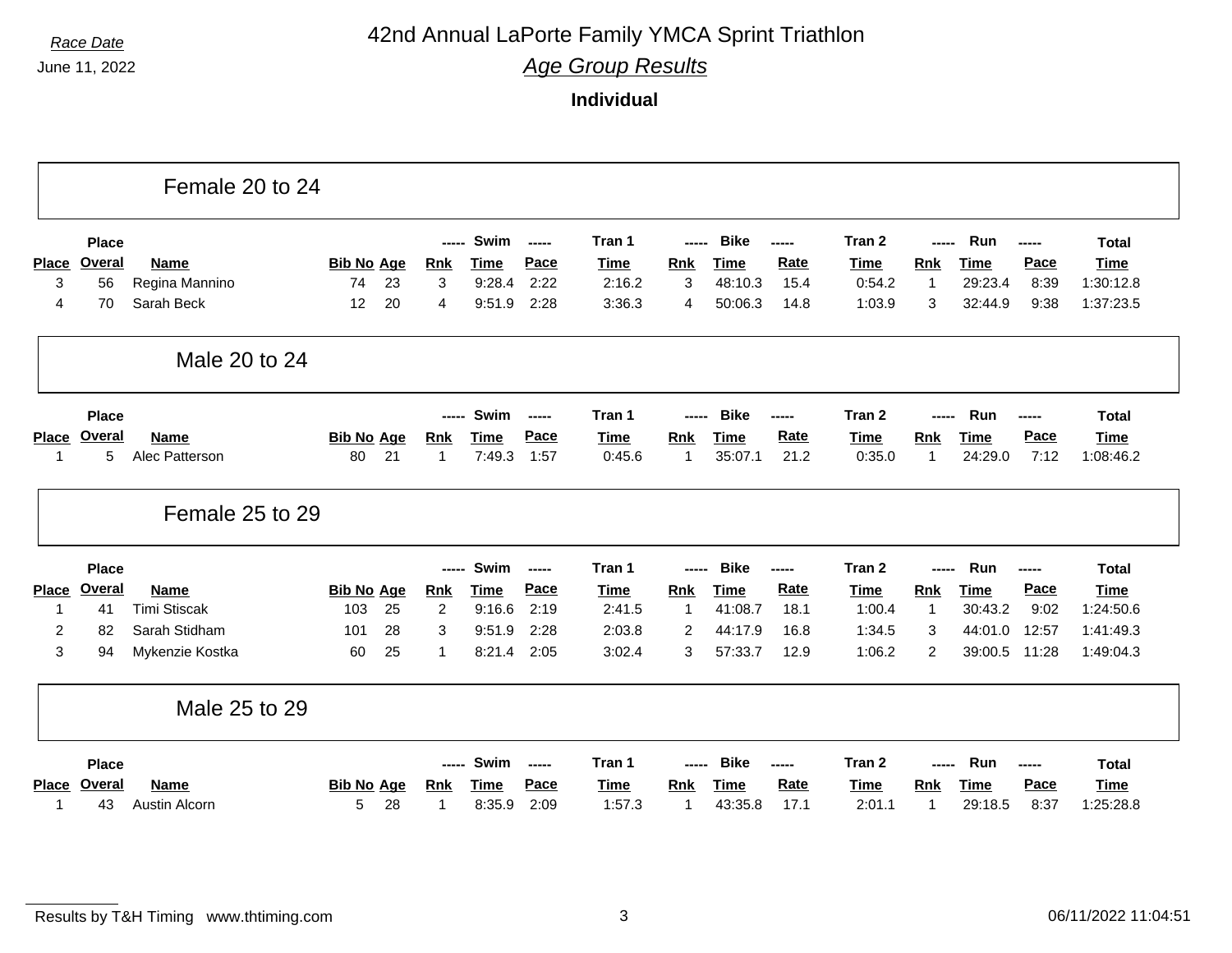June 11, 2022

# *Race Date* **42nd Annual LaPorte Family YMCA Sprint Triathlon**

*Age Group Results*

|              |              | Female 30 to 34         |                   |    |            |             |       |             |                |             |             |        |                |             |       |              |
|--------------|--------------|-------------------------|-------------------|----|------------|-------------|-------|-------------|----------------|-------------|-------------|--------|----------------|-------------|-------|--------------|
|              | <b>Place</b> |                         |                   |    | -----      | Swim        | ----- | Tran 1      | -----          | <b>Bike</b> | -----       | Tran 2 | -----          | Run         | ----- | <b>Total</b> |
| <b>Place</b> | Overal       | <b>Name</b>             | <b>Bib No Age</b> |    | <b>Rnk</b> | Time        | Pace  | Time        | Rnk            | Time        | <b>Rate</b> | Time   | <b>Rnk</b>     | <b>Time</b> | Pace  | <b>Time</b>  |
| -1           | 11           | Amanda Hoffer           | 47                | 34 | 1          | 7:46.5      | 1:57  | 1:02.2      | -1             | 35:48.7     | 20.8        | 0:43.9 | $\overline{1}$ | 25:46.7     | 7:35  | 1:11:08.2    |
| 2            | 25           | <b>Brittany Fozkos</b>  | 37                | 32 | 2          | 8:07.5      | 2:02  | 0:45.0      | 2              | 39:05.7     | 19.0        | 1:29.0 | 2              | 29:19.4     | 8:37  | 1:18:46.8    |
| 3            | 62           | Kelli Tanger            | 106               | 32 | 3          | 9:32.5      | 2:23  | 3:18.0      | 3              | 44:42.0     | 16.6        | 1:38.8 | 3              | 32:41.8     | 9:37  | 1:31:53.3    |
| 4            | 79           | Sonja Bowyer            | 17                | 33 | 4          | 11:08.2     | 2:47  | 4:58.3      | 5              | 46:29.5     | 16.0        | 2:00.3 | 4              | 36:12.2     | 10:39 | 1:40:48.7    |
| 5            | 86           | Melanie Birky           | 14                | 33 |            | 12:36.5     | 3:09  | 2:26.2      | 6              | 48:45.1     | 15.3        | 1:12.5 | 6              | 37:54.4     | 11:09 | 1:42:54.9    |
| 6            | 89           | <b>Kendall Withered</b> | 114               | 32 | 6          | 12:04.1     | 3:01  | 3:56.6      | 8              | 51:13.5     | 14.5        | 1:56.3 | 5              | 37:10.9     | 10:56 | 1:46:21.6    |
| 7            | 91           | <b>Brittany Kubicki</b> | 61                | 34 | 8          | 12:47.5     | 3:12  | 3:13.1      | 4              | 46:15.4     | 16.1        | 1:02.3 | 8              | 43:37.3     | 12:50 | 1:46:55.8    |
| 8            | 95           | Darby Barker            | 9                 | 32 | 5          | 11:58.2     | 3:00  | 4:06.3      | 7              | 50:21.6     | 14.8        | 2:44.6 | $\overline{7}$ | 42:26.3     | 12:29 | 1:51:37.2    |
|              |              | Male 30 to 34           |                   |    |            |             |       |             |                |             |             |        |                |             |       |              |
|              | <b>Place</b> |                         |                   |    | -----      | Swim        | ----- | Tran 1      | -----          | <b>Bike</b> | -----       | Tran 2 |                | Run         | ----- | <b>Total</b> |
| <b>Place</b> | Overal       | <b>Name</b>             | <b>Bib No Age</b> |    | <b>Rnk</b> | <b>Time</b> | Pace  | <b>Time</b> | <b>Rnk</b>     | <b>Time</b> | <b>Rate</b> | Time   | Rnk            | <b>Time</b> | Pace  | <b>Time</b>  |
|              | 17           | Kyle Patterson          | 82                | 33 | -1         | 8:05.1      | 2:01  | 1:07.3      | 3              | 38:32.8     | 19.3        | 1:04.4 | 2              | 27:07.6     | 7:59  | 1:15:57.4    |
| 2            | 21           | Jack Cadman             | 20                | 32 | 2          | 8:41.5      | 2:10  | 2:25.7      | -1             | 37:25.2     | 19.9        | 1:37.5 | 3              | 27:27.2     | 8:04  | 1:17:37.4    |
| 3            | 33           | <b>Frank Schoenwitz</b> | 92                | 34 | 3          | 9:39.1      | 2:25  | 1:55.5      | 2              | 37:50.1     | 19.7        | 1:48.0 | 6              | 29:47.6     | 8:46  | 1:21:00.5    |
| 4            | 36           | <b>Robert Gonzales</b>  | 121               | 30 | 4          | 10:10.1     | 2:33  | 1:35.5      | $\overline{7}$ | 43:08.9     | 17.2        | 0:53.0 |                | 25:46.0     | 7:35  | 1:21:33.8    |
| 5            | 39           | Jarrod Carr             | 22                | 33 | 5          | 10:48.3     | 2:42  | 1:52.4      | 5              | 41:08.9     | 18.1        | 1:17.0 | 4              | 28:07.7     | 8:16  | 1:23:14.5    |
| 6            | 59           | Ryan Baker              | 7                 | 31 | 8          | 16:42.8     | 4:11  | 3:22.3      | 4              | 39:48.1     | 18.7        | 2:01.0 | 5              | 29:05.6     | 8:33  | 1:31:00.1    |
| 7            | 63           | Alexander Smallman      | 96                | 32 | 6          | 12:09.2     | 3:02  | 2:46.2      | 6              | 41:37.0     | 17.9        | 0:58.0 |                | 34:25.9     | 10:08 | 1:31:56.5    |
| 8            | 85           | <b>Cullen Hynes</b>     | 51                | 32 |            | 13:26.3     | 3:22  | 2:42.4      | 8              | 45:45.3     | 16.3        | 1:14.0 | 8              | 39:18.5     | 11:34 | 1:42:26.7    |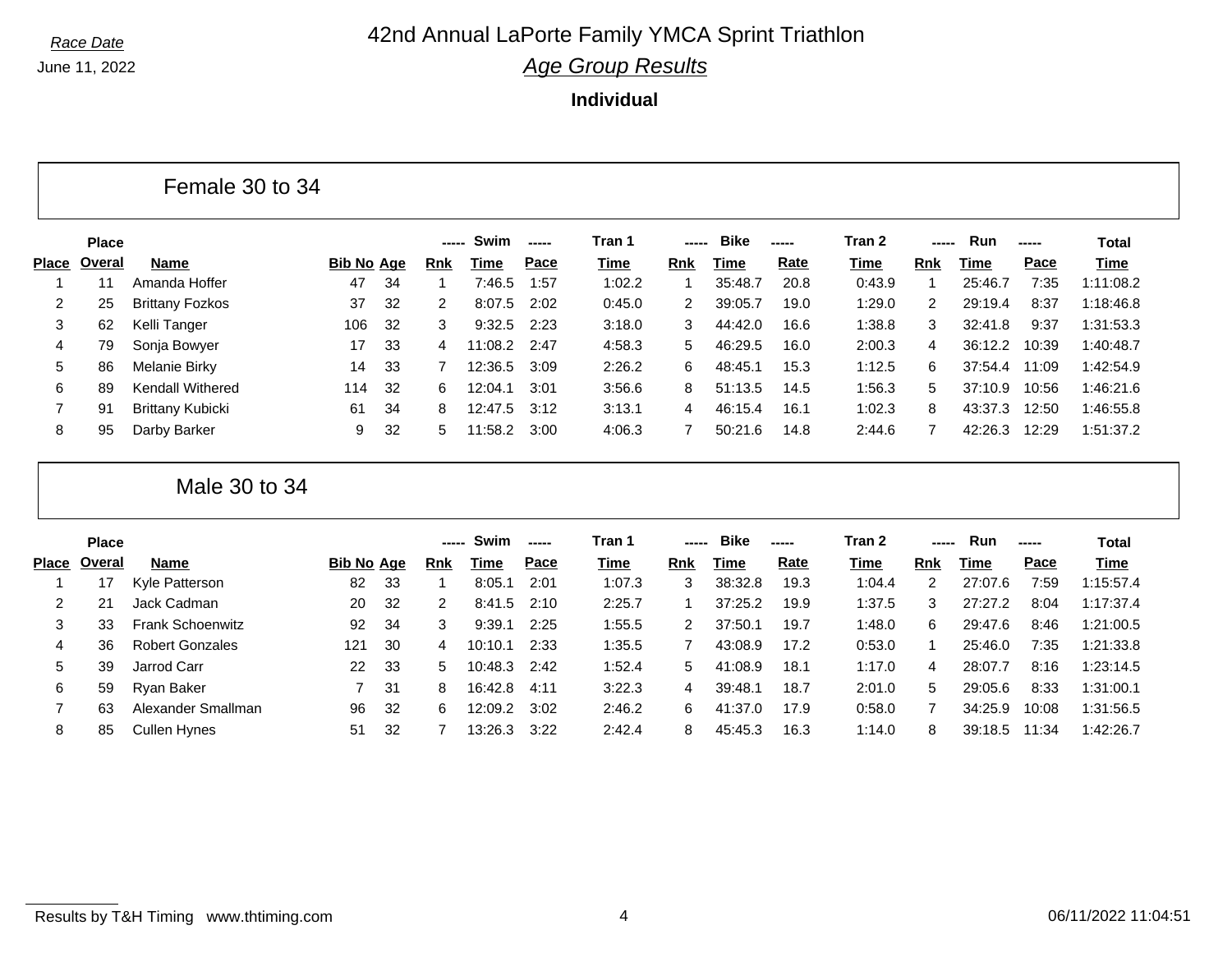June 11, 2022

Female 35 to 39

## *Race Date* **42nd Annual LaPorte Family YMCA Sprint Triathlon**

*Age Group Results*

**Individual**

|              | <b>Place</b> |                           |                   |    | ----- | Swim        | ----- | Tran 1      |             | <b>Bike</b> | ----- | Tran 2      |             | Run         | -----       | Total        |
|--------------|--------------|---------------------------|-------------------|----|-------|-------------|-------|-------------|-------------|-------------|-------|-------------|-------------|-------------|-------------|--------------|
| <b>Place</b> | Overal       | Name                      | <b>Bib No Age</b> |    | Rnk   | <b>Time</b> | Pace  | <u>Time</u> | <b>Rnk</b>  | Time        | Rate  | <b>Time</b> | <b>Rnk</b>  | Time        | Pace        | Time         |
|              | 27           | Tanja Pritchard           | 86                | 37 | 4     | 10:56.1     | 2:44  | 1:17.1      | 1           | 40:10.4     | 18.5  | 1:15.2      | $\mathbf 1$ | 26:08.8     | 7:41        | 1:19:47.8    |
| 2            | 47           | <b>Bethany Hartley</b>    | 43                | 36 | 3     | 10:19.3     | 2:35  | 2:44.1      | 2           | 40:56.1     | 18.2  | 1:23.7      | 2           | 32:03.2     | 9:26        | 1:27:26.7    |
| 3            | 61           | Emily Richardson-Rossbach | 89                | 35 | 2     | 9:02.1      | 2:16  | 1:26.4      | 3           | 42:41.6     | 17.4  | 1:20.2      | 5           | 37:05.9     | 10:55       | 1:31:36.4    |
| 4            | 64           | Rebecca Johnson           | 54                | 38 | 5     | 11:16.9     | 2:49  | 2:19.7      | 4           | 44:24.9     | 16.8  | 0:45.1      | 4           | 34:02.8     | 10:01       | 1:32:49.5    |
| 5            | 101          | Natalie Liskey            | 69                | 38 | 1     | 8:27.6      | 2:07  | 5:13.6      | 6           | 1:19:08.8   | 9.40  | 2:56.1      | 3           | 32:49.5     | 9:39        | 2:08:35.9    |
| 6            | 102          | Dorothy Koll              | 58                | 36 | 6     | 15:19.3     | 3:50  | 2:55.8      |             | 5 1:06:50.5 | 11.1  | 0:52.1      | 6           | 48:09.2     | 14:10       | 2:14:07.1    |
|              |              | Male 35 to 39             |                   |    |       |             |       |             |             |             |       |             |             |             |             |              |
|              | <b>Place</b> |                           |                   |    | ----- | Swim        | ----- | Tran 1      |             | <b>Bike</b> | ----- | Tran 2      | -----       | Run         | -----       | <b>Total</b> |
| <b>Place</b> | Overal       | <b>Name</b>               | <b>Bib No Age</b> |    | Rnk   | Time        | Pace  | <u>Time</u> | Rnk         | <b>Time</b> | Rate  | <u>Time</u> | <b>Rnk</b>  | <b>Time</b> | Pace        | Time         |
|              | 19           | James Kubicki             | 62                | 37 | -1    | 9:30.3      | 2:23  | 1:51.6      | $\mathbf 1$ | 38:53.5     | 19.1  | 0:54.7      | 2           | 25:23.4     | 7:28        | 1:16:33.6    |
| 2            | 42           | <b>Brian Cafiero</b>      | 21                | 37 | 3     | 11:36.4     | 2:54  | 1:43.1      | 2           | 39:31.9     | 18.8  | 1:18.0      | 4           | 31:12.1     | 9:11        | 1:25:21.6    |
| 3            | 48           | <b>Mike Winters</b>       | 113               | 39 | 2     | 10:31.2     | 2:38  | 2:44.3      | 3           | 48:31.9     | 15.3  | 0:58.9      | 1           | 24:52.0     | 7:19        | 1:27:38.6    |
| 4            | 93           | Samuel Maule              | 75                | 39 | 4     | 12:32.6     | 3:08  | 3:23.0      | 4           | 59:13.3     | 12.6  | 2:28.0      | 3           | 30:54.3     | 9:05        | 1:48:31.4    |
|              |              | Female 40 to 44           |                   |    |       |             |       |             |             |             |       |             |             |             |             |              |
|              | <b>Place</b> |                           |                   |    | ----- | Swim        |       | Tran 1      |             | <b>Bike</b> | ----- | Tran 2      | -----       | Run         | -----       | <b>Total</b> |
| <b>Place</b> | Overal       | <b>Name</b>               | <b>Bib No Age</b> |    | Rnk   | Time        | Pace  | Time        | <b>Rnk</b>  | Time        | Rate  | <b>Time</b> | Rnk         | Time        | <b>Pace</b> | Time         |
|              | 60           | Rebecca Loving Jagger     | 70                | 40 | 1     | 8:50.9      | 2:13  | 2:13.6      | 1           | 43:29.7     | 17.1  | 1:15.1      | 1           | 35:26.0     | 10:25       | 1:31:15.5    |

2 98 Amanda Grecula 42 40 2 10:52.8 2:43 2:54.3 2 57:58.3 12.8 1:41.8 2 42:40.1 12:33 1:56:07.5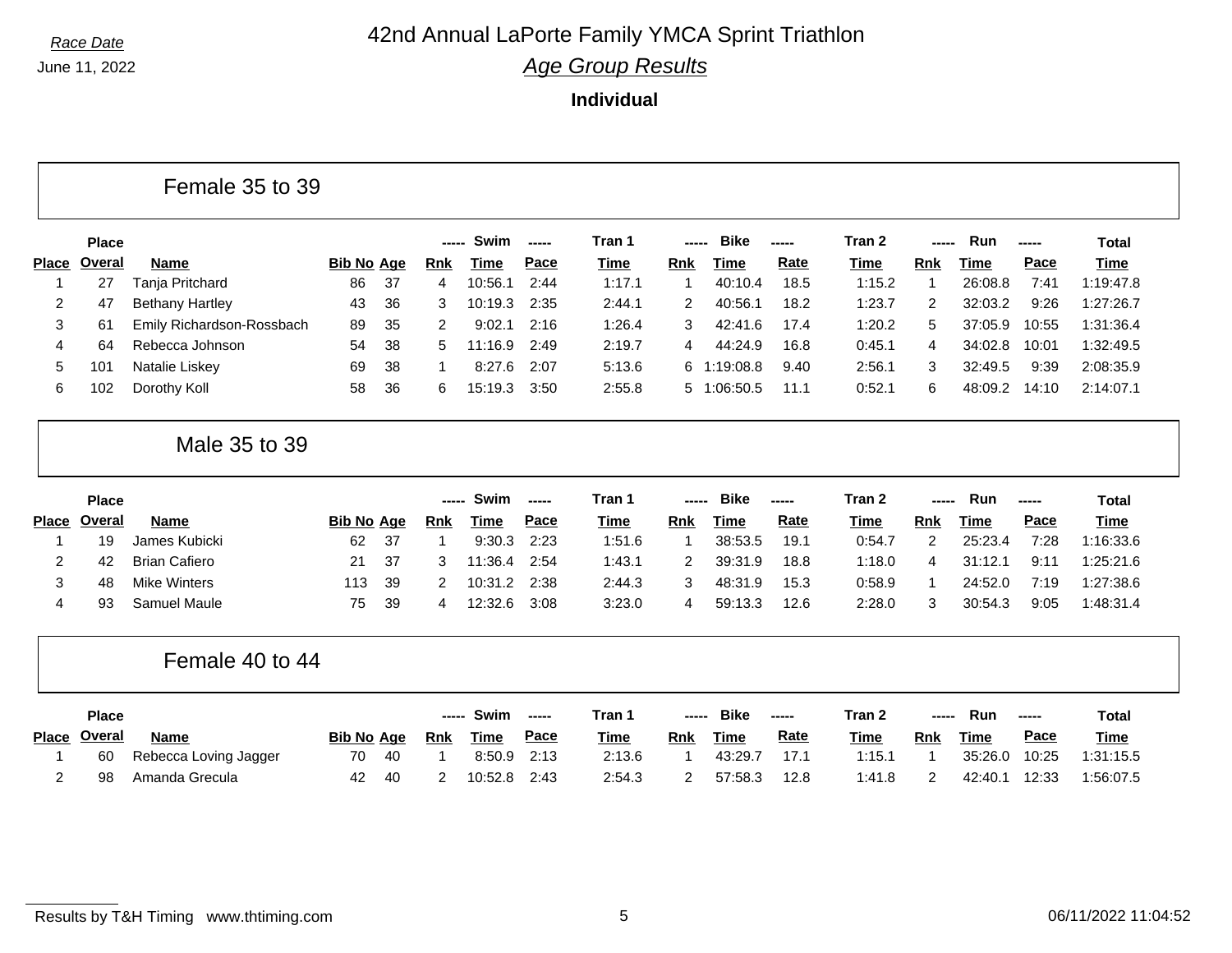June 11, 2022

Г

## *Race Date* **42nd Annual LaPorte Family YMCA Sprint Triathlon**

*Age Group Results*

|              |              | Male 40 to 44          |                   |    |            |             |       |        |                |             |             |             |            |             |       |              |  |
|--------------|--------------|------------------------|-------------------|----|------------|-------------|-------|--------|----------------|-------------|-------------|-------------|------------|-------------|-------|--------------|--|
|              | <b>Place</b> |                        |                   |    | -----      | Swim        | ----- | Tran 1 | -----          | <b>Bike</b> | -----       | Tran 2      | -----      | Run         | ----- | <b>Total</b> |  |
| <b>Place</b> | Overal       | <b>Name</b>            | <b>Bib No Age</b> |    | Rnk        | Time        | Pace  | Time   | <b>Rnk</b>     | <b>Time</b> | <b>Rate</b> | <b>Time</b> | <b>Rnk</b> | <b>Time</b> | Pace  | <b>Time</b>  |  |
|              | 6            | <b>Matthew Hauck</b>   | 44                | 43 | 3          | 9:11.3      | 2:18  | 1:10.0 | $\overline{2}$ | 32:52.9     | 22.6        | 0:57.7      | 1          | 25:05.3     | 7:23  | 1:09:17.4    |  |
| 2            | 10           | Derek Janik            | 53                | 40 | 2          | 8:30.9      | 2:08  | 1:37.7 |                | 32:25.8     | 22.9        | 1:01.0      | 2          | 27:30.8     | 8:06  | 1:11:06.4    |  |
| 3            | 34           | Jay Dorgan             | 34                | 40 | 5          | 9:52.6      | 2:28  | 1:39.7 | 3              | 35:57.5     | 20.7        | 1:04.1      | 4          | 32:33.9     | 9:35  | 1:21:08.1    |  |
| 4            | 49           | <b>Bradley Brunner</b> | 18                | 42 |            | 8:13.9      | 2:03  | 1:43.3 | $\overline{7}$ | 45:04.6     | 16.5        | 1:29.3      | 3          | 31:27.8     | 9:15  | 1:27:59.1    |  |
| 5            | 66           | Alex Colomb            | 24                | 42 |            | 11:54.3     | 2:59  | 3:27.9 | 6              | 44:25.8     | 16.7        | 2:07.4      | 5          | 33:20.8     | 9:48  | 1:35:16.4    |  |
| 6            | 76           | Joshua Baltzell        | 8                 | 43 | 4          | 9:34.4      | 2:24  | 7:44.4 | 5              | 42:45.4     | 17.4        | 0:51.5      | 6          | 38:09.8     | 11:13 | 1:39:05.7    |  |
| 7            | 77           | Eric Stephany          | 99                | 41 | 8          | 14:27.4     | 3:37  | 2:52.1 | 4              | 41:29.9     | 17.9        | 2:03.7      |            | 38:13.2     | 11:14 | 1:39:06.5    |  |
| 8            | 87           | Daniel Dangler         | 27                | 43 | 6          | 9:53.5      | 2:28  | 2:56.2 | 8              | 48:15.8     | 15.4        | 2:14.9      | 8          | 39:44.1     | 11:41 | 1:43:04.7    |  |
|              |              | Female 45 to 49        |                   |    |            |             |       |        |                |             |             |             |            |             |       |              |  |
|              | <b>Place</b> |                        |                   |    | -----      | Swim        | ----- | Tran 1 | -----          | <b>Bike</b> | -----       | Tran 2      | -----      | Run         | ----- | <b>Total</b> |  |
| <b>Place</b> | Overal       | <b>Name</b>            | <b>Bib No Age</b> |    | <b>Rnk</b> | <b>Time</b> | Pace  | Time   | <b>Rnk</b>     | <b>Time</b> | Rate        | Time        | <b>Rnk</b> | <b>Time</b> | Pace  | <b>Time</b>  |  |
|              | 37           | Amy Houser             | 49                | 47 |            | 10:15.7     | 2:34  | 1:47.0 | 1              | 38:02.0     | 19.6        | 0:58.4      | 3          | 31:16.2     | 9:12  | 1:22:19.5    |  |
| 2            | 40           | Kathy Labus            | 63                | 49 | 3          | 11:36.8     | 2:54  | 2:14.5 | 2              | 41:12.7     | 18.1        | 1:10.2      |            | 28:19.0     | 8:20  | 1:24:33.4    |  |
| 3            | 74           | <b>Kim Davis</b>       | 29                | 45 | 4          | 11:40.7     | 2:55  | 4:52.2 | 6              | 50:45.2     | 14.7        | 2:06.8      | 2          | 28:41.2     | 8:26  | 1:38:06.2    |  |
| 4            | 78           | Laura McCrindle        | 76                | 45 | 5          | 12:02.5     | 3:01  | 2:27.8 | 3              | 46:33.6     | 16.0        | 1:26.4      | 5          | 37:10.8     | 10:56 | 1:39:41.2    |  |
| 5            | 80           | Diane Davidson         | 28                | 46 | 6          | 14:22.6     | 3:36  | 2:20.1 | 4              | 47:03.5     | 15.8        | 1:50.6      | 4          | 35:29.0     | 10:26 | 1:41:05.9    |  |
| 6            | 83           | Karen De Boer          | 30                | 47 | 2          | 10:31.7     | 2:38  | 2:41.7 | 5.             | 49:16.0     | 15.1        | 2:09.6      | 6          | 37:23.5     | 11:00 | 1:42:02.7    |  |
| 7            | 100          | Susan Tsagris          | 108               | 47 | 8          | 18:18.2     | 4:35  | 3:11.1 | 8              | :04:51.0    | 11.5        | 1:11.0      |            | 39:23.1     | 11:35 | 2:06:54.6    |  |
| 8            | 103          | <b>Tracy Lee</b>       | 66                | 48 |            | 16:30.2     | 4:08  | 3:23.1 |                | 7 1:01:24.6 | 12.1        | 3:28.0      | 8          | 50:02.6     | 14:43 | 2:14:48.6    |  |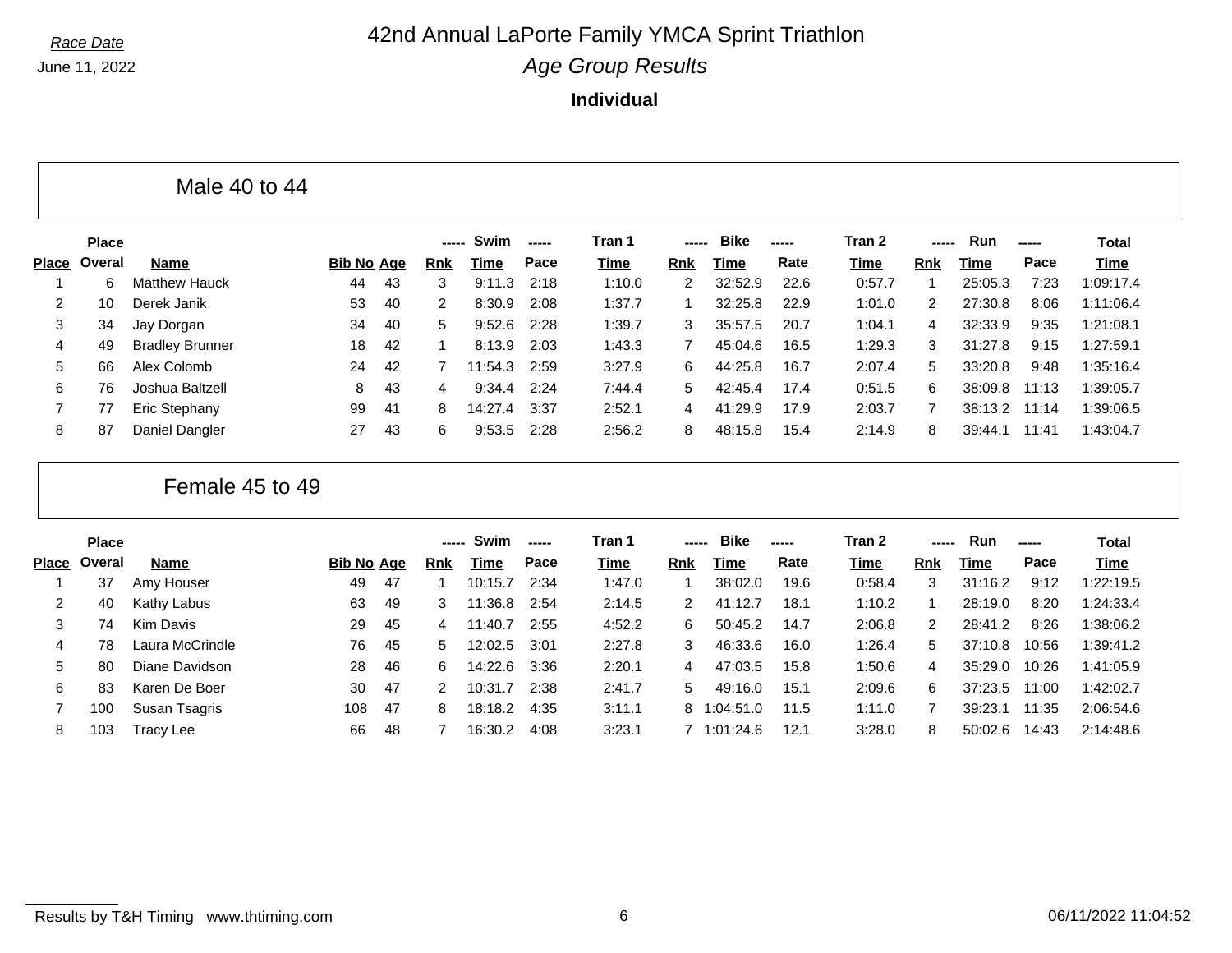June 11, 2022

### *Race Date* **42nd Annual LaPorte Family YMCA Sprint Triathlon**

*Age Group Results*

|                |               | Male 45 to 49             |                   |    |                |             |             |             |                         |             |       |             |                |         |               |              |
|----------------|---------------|---------------------------|-------------------|----|----------------|-------------|-------------|-------------|-------------------------|-------------|-------|-------------|----------------|---------|---------------|--------------|
|                | <b>Place</b>  |                           |                   |    | -----          | Swim        | $- - - - -$ | Tran 1      | -----                   | <b>Bike</b> | ----- | Tran 2      | -----          | Run     | $\frac{1}{2}$ | <b>Total</b> |
| <b>Place</b>   | <b>Overal</b> | Name                      | <b>Bib No Age</b> |    | <u>Rnk</u>     | Time        | Pace        | Time        | <b>Rnk</b>              | <b>Time</b> | Rate  | <b>Time</b> | Rnk            | Time    | Pace          | <b>Time</b>  |
| $\mathbf{1}$   | 3             | Pete Horvath              | 48                | 46 | $\overline{2}$ | 8:00.6      | 2:00        | 1:05.7      | -1                      | 35:36.0     | 20.9  | 0:49.6      | $\mathbf{1}$   | 21:35.6 | 6:21          | 1:07:07.7    |
| 2              | 13            | <b>Tim Senovic</b>        | 93                | 46 | -1             | 7:24.1      | 1:51        | 0:47.3      | 3                       | 36:26.3     | 20.4  | 1:04.7      | 2              | 27:53.6 | 8:12          | 1:13:36.1    |
| 3              | 22            | <b>Mark Burnison</b>      | 19                | 47 | 4              | 9:20.9      | 2:20        | 1:50.8      | 2                       | 35:39.8     | 20.9  | 1:37.7      | 3              | 29:13.7 | 8:36          | 1:17:43.1    |
| 4              | 29            | <b>Clint Henry</b>        | 46                | 45 | 3              | 8:48.2      | 2:12        | 1:31.8      | 4                       | 38:38.7     | 19.3  | 1:18.0      | 4              | 29:52.4 | 8:47          | 1:20:09.3    |
| 5              | 97            | Juan Frazier              | 39                | 45 | 5              | 11:24.4     | 2:51        | 3:55.4      | 5                       | 52:39.3     | 14.1  | 2:52.7      | 5              | 41:41.9 | 12:16         | 1:52:33.8    |
|                |               | Female 50 to 54           |                   |    |                |             |             |             |                         |             |       |             |                |         |               |              |
|                | <b>Place</b>  |                           |                   |    |                | Swim        | -----       | Tran 1      | -----                   | <b>Bike</b> | ----- | Tran 2      |                | Run     | -----         | <b>Total</b> |
| Place          | Overal        | <b>Name</b>               | <b>Bib No Age</b> |    | <b>Rnk</b>     | <b>Time</b> | Pace        | Time        | <b>Rnk</b>              | <b>Time</b> | Rate  | Time        | <b>Rnk</b>     | Time    | Pace          | <b>Time</b>  |
| -1             | 57            | Sarah Trumbull            | 107               | 50 | 6              | 12:07.1     | 3:02        | 2:03.6      | $\overline{2}$          | 41:41.3     | 17.8  | 1:44.6      | $\mathbf{1}$   | 32:59.0 | 9:42          | 1:30:35.8    |
| 2              | 58            | Kris Cone                 | 25                | 53 | 3              | 10:38.6     | 2:40        | 1:56.9      | $\overline{\mathbf{1}}$ | 40:57.5     | 18.2  | 1:38.2      | 4              | 35:28.5 | 10:26         | 1:30:39.9    |
| 3              | 69            | Michele Zurisk            | 120               | 51 | 4              | 11:59.8     | 3:00        | 2:17.8      | 3                       | 45:29.5     | 16.4  | 1:49.4      | $\overline{2}$ | 34:43.6 | 10:13         | 1:36:20.4    |
| 4              | 71            | Melissa Beck              | 11                | 52 | 2              | 10:21.1     | 2:35        | 3:31.1      | 4                       | 46:47.8     | 15.9  | 1:46.1      | 3              | 35:19.3 | 10:23         | 1:37:45.6    |
| 5              | 81            | Julie Whitney             | 111               | 53 | $\overline{1}$ | 9:28.3      | 2:22        | 1:51.1      | 5                       | 47:44.5     | 15.6  | 1:37.8      | 6              | 41:05.7 | 12:05         | 1:41:47.7    |
| 6              | 90            | Lilia Clarke              | 23                | 53 | 7              | 13:41.7     | 3:25        | 3:06.7      | 6                       | 49:42.2     | 15.0  | 1:57.8      | 5              | 38:15.9 | 11:15         | 1:46:44.6    |
| $\overline{7}$ | 104           | Kristi Sikora-Blankenship | 94                | 51 | 5              | 12:05.5     | 3:01        | 7:48.3      |                         | 7 1:01:21.7 | 12.1  | 3:28.9      | $\overline{7}$ | 50:05.0 | 14:44         | 2:14:49.6    |
|                |               | Male 50 to 54             |                   |    |                |             |             |             |                         |             |       |             |                |         |               |              |
|                | <b>Place</b>  |                           |                   |    |                | Swim        | -----       | Tran 1      | -----                   | <b>Bike</b> | ----- | Tran 2      | -----          | Run     | -----         | <b>Total</b> |
| Place          | <b>Overal</b> | <b>Name</b>               | <b>Bib No Age</b> |    | <b>Rnk</b>     | Time        | Pace        | <b>Time</b> | <b>Rnk</b>              | <b>Time</b> | Rate  | Time        | <b>Rnk</b>     | Time    | Pace          | <b>Time</b>  |
| -1             | 4             | Doug Corcoran             | 26                | 50 | $\overline{2}$ | 8:20.4      | 2:05        | 1:02.4      | 2                       | 33:58.2     | 21.9  | 1:04.4      | $\mathbf{1}$   | 23:22.4 | 6:52          | 1:07:47.9    |
| 2              | g             | Dale Patterson            | 81                | 51 | -1             | 7:43.1      | 1:56        | 1:09.3      | 3                       | 36:32.5     | 20.4  | 0:38.1      | 3              | 24:31.2 | 7:13          | 1:10:34.4    |
|                |               | Eric Jones                | 56                | 54 | 4              | 8:46.9      | 2:12        | 1:01.3      | -1                      | 33:00.6     | 22.5  | 1:15.4      | 6              | 27:47.3 | 8:10          | 1:11:51.6    |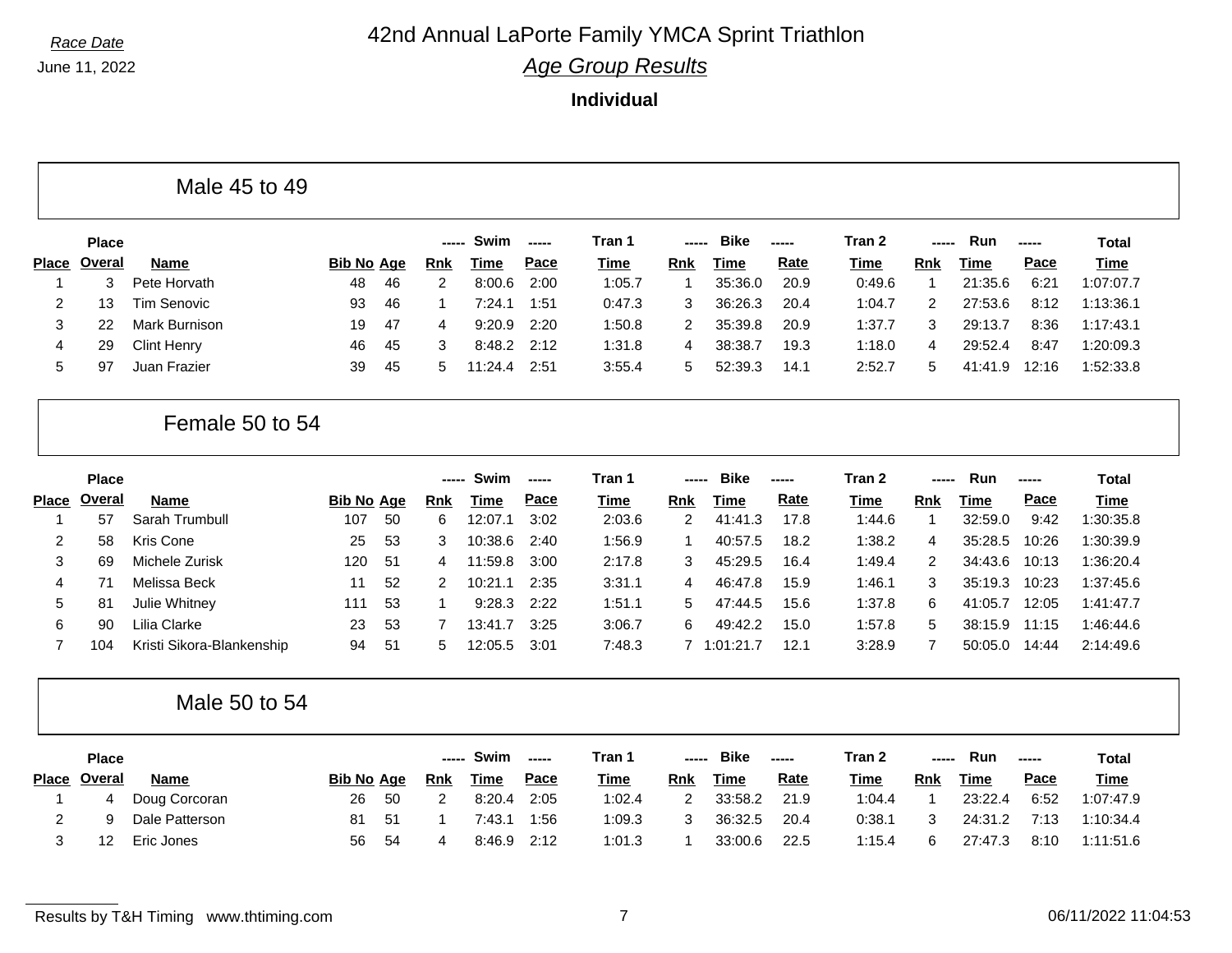June 11, 2022

#### *Race Date* **42nd Annual LaPorte Family YMCA Sprint Triathlon** *Age Group Results*

|                   |               | Male 50 to 54          |                   |    |                |             |                          |             |                |             |             |             |                |             |       |              |
|-------------------|---------------|------------------------|-------------------|----|----------------|-------------|--------------------------|-------------|----------------|-------------|-------------|-------------|----------------|-------------|-------|--------------|
|                   | <b>Place</b>  |                        |                   |    | $---$          | Swim        | $\frac{1}{2}$            | Tran 1      | -----          | <b>Bike</b> | -----       | Tran 2      |                | Run         | ----- | <b>Total</b> |
| <b>Place</b>      | <b>Overal</b> | <b>Name</b>            | <b>Bib No Age</b> |    | <b>Rnk</b>     | <b>Time</b> | Pace                     | <b>Time</b> | Rnk            | <b>Time</b> | Rate        | Time        | Rnk            | <b>Time</b> | Pace  | <b>Time</b>  |
| 4                 | 16            | David Maher            | 72                | 51 | 3              | 8:26.4      | 2:07                     | 1:51.9      | 4              | 37:24.5     | 19.9        | 0:56.3      | 4              | 27:15.5     | 8:01  | 1:15:54.8    |
| 5                 | 18            | Paul Mitoraj           | 78                | 51 | 7              | 10:26.5     | 2:37                     | 1:50.9      | 6              | 38:04.4     | 19.5        | 1:17.8      | 2              | 24:27.9     | 7:12  | 1:16:07.6    |
| 6                 | 38            | Lorenzo Diggs          | 32                | 53 | 9              | 11:40.4     | 2:55                     | 1:42.3      | 5              | 37:35.5     | 19.8        | 1:37.8      | $\overline{7}$ | 29:54.6     | 8:48  | 1:22:30.8    |
| 7                 | 44            | T.r. Mahaffey          | 71                | 51 | 6              | 10:04.2     | 2:31                     | 1:28.3      | $\overline{7}$ | 40:06.9     | 18.5        | 1:09.7      | 9              | 32:53.2     | 9:40  | 1:25:42.5    |
| 8                 | 52            | Jeremy Bolen           | 15                | 53 | 11             | 12:58.9     | 3:15                     | 3:14.8      | 8              | 44:04.3     | 16.9        | 0:57.4      | 5              | 27:23.9     | 8:04  | 1:28:39.5    |
| 9                 | 67            | <b>Theodore Pigott</b> | 84                | 52 | 5              | 9:04.8      | 2:16                     | 2:43.6      | 10             | 46:28.9     | 16.0        | 2:01.9      | 11             | 35:06.7     | 10:20 | 1:35:26.1    |
| 10                | 73            | <b>Robert Strebe</b>   | 104               | 53 | 10             | 12:31.1     | 3:08                     | 4:57.0      | 9              | 44:58.3     | 16.5        | 1:22.6      | 10             | 34:16.9     | 10:05 | 1:38:06.2    |
| 11                | 75            | <b>Todd Devries</b>    | 31                | 50 | 8              | 11:21.4     | 2:50                     | 2:26.2      | 11             | 50:13.9     | 14.8        | 1:41.8      | 8              | 32:36.0     | 9:35  | 1:38:19.5    |
|                   |               |                        |                   |    |                |             |                          |             |                |             |             |             |                |             |       |              |
|                   | Place         | Female 55 to 59        |                   |    |                | Swim        | $\overline{\phantom{a}}$ | Tran 1      |                | <b>Bike</b> | -----       | Tran 2      |                | Run         | ----- | <b>Total</b> |
|                   | Place Overal  | <b>Name</b>            | <b>Bib No Age</b> |    | <b>Rnk</b>     | <b>Time</b> | Pace                     | Time        | Rnk            | <b>Time</b> | Rate        | <b>Time</b> | <b>Rnk</b>     | <b>Time</b> | Pace  | <b>Time</b>  |
| -1                | 32            | Lou Ann Dixon          | 33                | 55 | 1              | 7:33.1      | 1:53                     | 1:42.3      | $\mathbf{1}$   | 39:56.1     | 18.6        | 0:58.7      | $\mathbf{1}$   | 30:40.1     | 9:01  | 1:20:50.5    |
| $\overline{c}$    | 50            | Cariann Turner         | 109               | 58 | 3              | 10:38.6     | 2:40                     | 1:38.3      | 3              | 40:04.2     | 18.6        | 1:45.4      | 2              | 34:05.1     | 10:02 | 1:28:11.8    |
| 3                 | 51            | Julie Young            | 117               | 59 | 2              | 10:26.1     | 2:37                     | 1:27.4      | $\overline{2}$ | 39:56.5     | 18.6        | 2:05.9      | 3              | 34:15.8     | 10:05 | 1:28:11.9    |
|                   |               | Male 55 to 59          |                   |    |                |             |                          |             |                |             |             |             |                |             |       |              |
|                   | <b>Place</b>  |                        |                   |    | -----          | Swim        | $\overline{\phantom{a}}$ | Tran 1      | -----          | <b>Bike</b> | -----       | Tran 2      | -----          | Run         | ----- | <b>Total</b> |
|                   | <b>Overal</b> | <b>Name</b>            | <b>Bib No Age</b> |    | <b>Rnk</b>     | <b>Time</b> | Pace                     | Time        | Rnk            | <b>Time</b> | <b>Rate</b> | <b>Time</b> | Rnk            | <b>Time</b> | Pace  | <b>Time</b>  |
| 1                 | 15            | Ken Borowski           | 16                | 55 | $\overline{1}$ | 9:05.4      | 2:16                     | 1:43.2      | $\mathbf{1}$   | 35:53.0     | 20.7        | 1:29.8      | $\mathbf{1}$   | 27:08.5     | 7:59  | 1:15:20.1    |
| <b>Place</b><br>2 | 68            | Daniel Jones           | 55                | 56 | 3              | 12:43.2     | 3:11                     | 3:03.9      | 2              | 46:10.3     | 16.1        | 1:59.5      | 2              | 32:00.8     | 9:25  | 1:35:57.9    |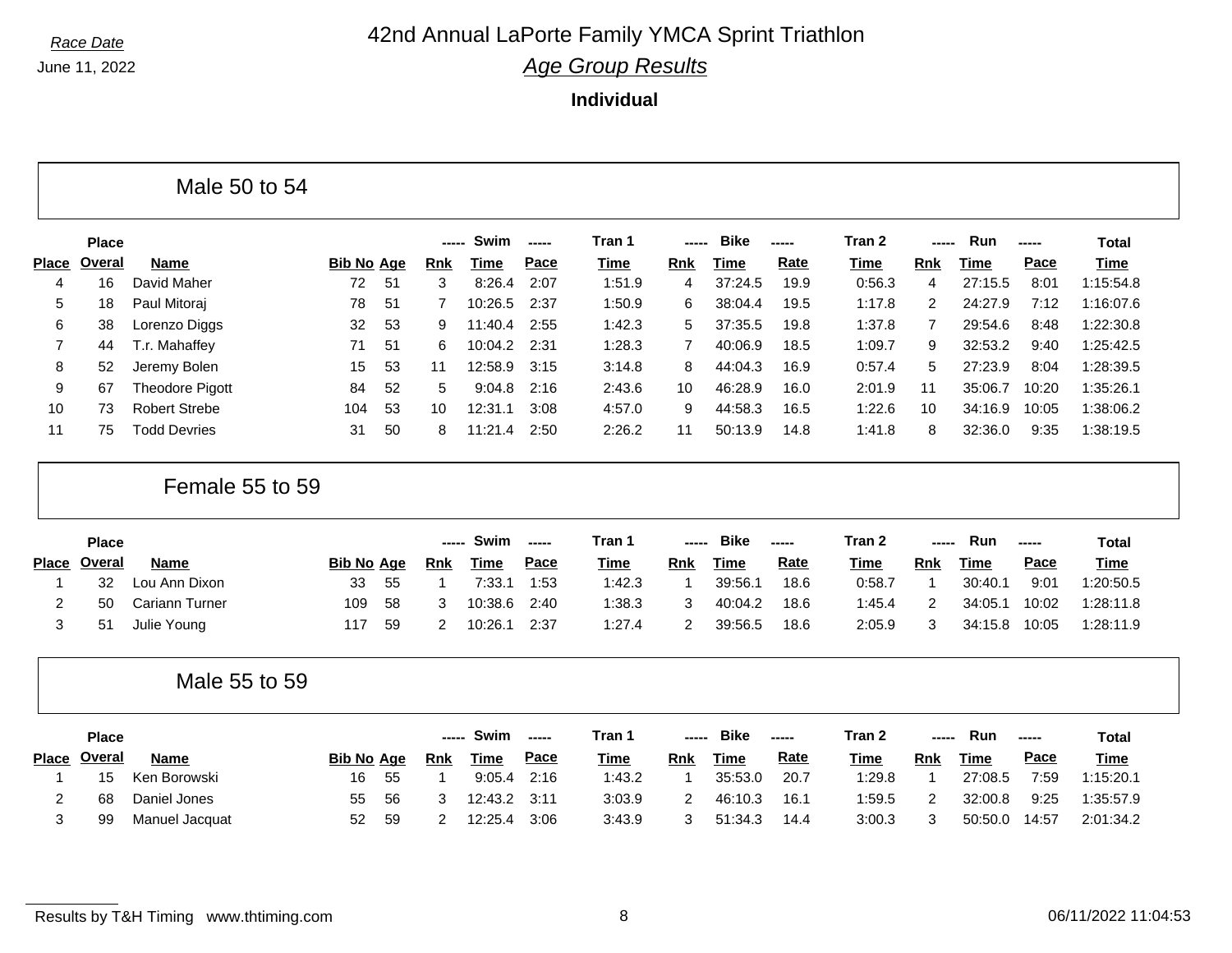### *Race Date* **42nd Annual LaPorte Family YMCA Sprint Triathlon**

*Age Group Results*

|                |               | Female 60 to 64      |                   |    |                |             |               |             |                |             |             |             |                |             |        |              |
|----------------|---------------|----------------------|-------------------|----|----------------|-------------|---------------|-------------|----------------|-------------|-------------|-------------|----------------|-------------|--------|--------------|
|                | <b>Place</b>  |                      |                   |    | -----          | Swim        | $-$           | Tran 1      | -----          | <b>Bike</b> | -----       | Tran 2      | -----          | Run         | -----  | <b>Total</b> |
| <b>Place</b>   | Overal        | Name                 | <b>Bib No Age</b> |    | <b>Rnk</b>     | <b>Time</b> | Pace          | <b>Time</b> | <b>Rnk</b>     | <b>Time</b> | Rate        | <b>Time</b> | <b>Rnk</b>     | Time        | Pace   | <b>Time</b>  |
| 1              | 45            | Kathleen Hruby       | 50                | 64 | $\overline{2}$ | 12:37.7     | 3:09          | 1:47.1      | $\overline{1}$ | 39:24.8     | 18.9        | 3:29.3      | $\mathbf{1}$   | 29:12.0     | 8:35   | 1:26:31.2    |
| $\overline{2}$ | 88            | Debra Ames           | 6                 | 64 | 1              | 11:02.5     | 2:46          | 2:12.3      | $\overline{2}$ | 48:41.7     | 15.3        | 2:09.5      | 2              | 41:30.4     | 12:12  | 1:45:36.6    |
|                |               | Male 60 to 64        |                   |    |                |             |               |             |                |             |             |             |                |             |        |              |
|                | <b>Place</b>  |                      |                   |    | -----          | Swim        | $---$         | Tran 1      |                | <b>Bike</b> | ------      | Tran 2      |                | Run         | ------ | <b>Total</b> |
| <b>Place</b>   | <b>Overal</b> | Name                 | <b>Bib No Age</b> |    | <b>Rnk</b>     | <b>Time</b> | Pace          | <b>Time</b> | <b>Rnk</b>     | <b>Time</b> | <b>Rate</b> | <b>Time</b> | <b>Rnk</b>     | <b>Time</b> | Pace   | <b>Time</b>  |
| 1              | 14            | <b>Robert Earl</b>   | 36                | 62 | $\overline{2}$ | 9:12.6      | 2:18          | 1:28.6      | $\overline{c}$ | 37:28.8     | 19.8        | 0:49.2      | $\mathbf{1}$   | 24:53.0     | 7:19   | 1:13:52.4    |
| $\overline{2}$ | 24            | David Beckwith       | 13                | 63 | 1              | 9:12.1      | 2:18          | 1:30.0      | $\overline{1}$ | 36:47.2     | 20.2        | 1:25.3      | 3              | 29:27.2     | 8:40   | 1:18:21.9    |
| 3              | 31            | Dave Young           | 116               | 62 | 3              | 9:56.8      | 2:29          | 1:40.4      | 3              | 38:21.5     | 19.4        | 1:23.4      | $\overline{2}$ | 29:15.0     | 8:36   | 1:20:37.3    |
|                |               | Female 65 to 69      |                   |    |                |             |               |             |                |             |             |             |                |             |        |              |
|                | <b>Place</b>  |                      |                   |    |                | Swim        | $- - - - -$   | Tran 1      |                | <b>Bike</b> | -----       | Tran 2      |                | Run         | -----  | <b>Total</b> |
| <b>Place</b>   | Overal        | <b>Name</b>          | <b>Bib No Age</b> |    | Rnk            | <b>Time</b> | Pace          | <b>Time</b> | <b>Rnk</b>     | Time        | Rate        | <b>Time</b> | Rnk            | <b>Time</b> | Pace   | <b>Time</b>  |
| 1              | 106           | Anne Raymer          | 88                | 69 | 1              | 21:28.7     | 5:22          | 8:03.0      |                | 1 1:05:19.3 | 11.4        | 4:11.8      | $\mathbf{1}$   | 1:03:50.0   | 18:46  | 2:42:53.0    |
|                |               | Male 65 to 69        |                   |    |                |             |               |             |                |             |             |             |                |             |        |              |
|                | <b>Place</b>  |                      |                   |    | -----          | Swim        | $\frac{1}{2}$ | Tran 1      | -----          | <b>Bike</b> | -----       | Tran 2      | -----          | Run         | -----  | <b>Total</b> |
| <b>Place</b>   | Overal        | Name                 | <b>Bib No Age</b> |    | <b>Rnk</b>     | <b>Time</b> | Pace          | <b>Time</b> | <b>Rnk</b>     | <b>Time</b> | Rate        | <b>Time</b> | <b>Rnk</b>     | <b>Time</b> | Pace   | <b>Time</b>  |
| -1             | 28            | Mark Mannebach       | 73                | 66 | $\overline{1}$ | 8:07.3      | 2:02          | 1:41.8      | $\mathbf{1}$   | 37:02.0     | 20.1        | 1:26.0      | $\mathbf{1}$   | 31:50.8     | 9:22   | 1:20:08.1    |
|                |               |                      |                   |    |                |             |               |             |                |             |             |             |                |             |        |              |
| $\overline{2}$ | 46            | <b>Daniel Govert</b> | 41                | 69 | 3              | 11:17.5     | 2:49          | 1:57.0      | 2              | 39:30.9     | 18.8        | 1:55.2      | 3              | 32:36.4     | 9:35   | 1:27:17.3    |